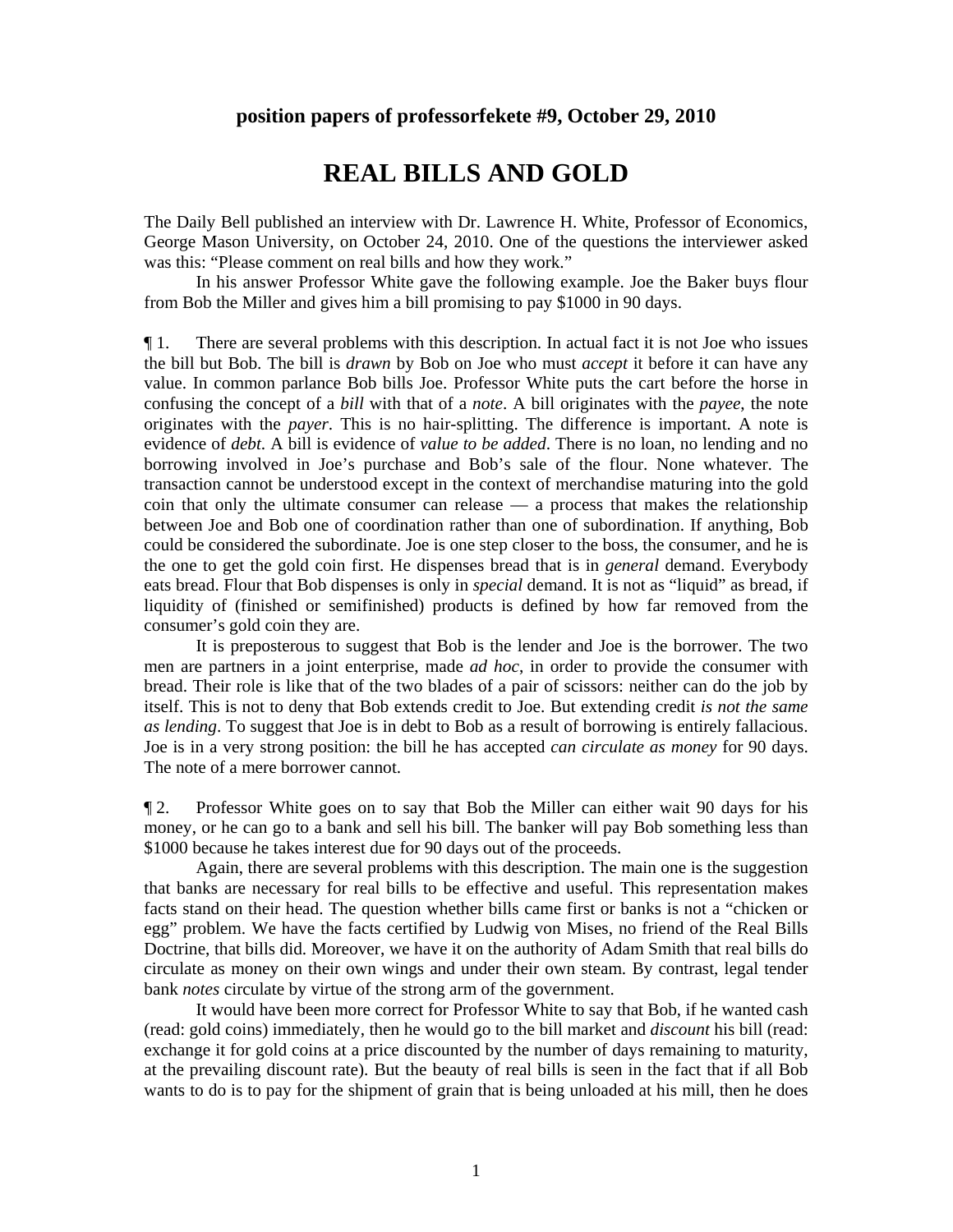not have to go to the bill market to get gold. He can simply endorse the bill drawn on Joe, and Dick the Grain Merchant will be glad to take it in payment of the grain.

 I repeat: the \$1000 face value of the bill does not represent debt and the discount does not represent interest on debt. Rather, it represents value to be added to the underlying merchandise and it is incumbent upon Joe the Baker to accomplish this feat. Time preference has nothing to do with it. The height of the discount rate is governed by considerations entirely different from those governing the height of the rate of interest, as we shall presently see. Confusing the two rates is the worst mistake economists have ever made, and are still making.

¶ 3. Professor White condescendingly admits that bills, while they were still tolerated, used to command a low interest rate because of their "low default-risk". This remark confuses the issue further. Risk of default has nothing to do with the height of the discount rate which is *not* determined on a case-by-case basis but, rather, across the board. In fact the risk of default is so low that it can be taken to be zero. I ask you: how many bakers go bankrupt for each banker that does?

 To understand what determines the height of the discount rate, as opposed to that of the rate of interest, we have to go not to the saver but to the consumer. The height of the discount rate is determined, not by the *propensity to save*, but by the *propensity to consume*. In more details, the discount rate varies inversely with the propensity to consume (whereas the rate of interest varies inversely with the propensity to save).

 A higher propensity to consume means that Joe the Baker experiences increased cashflow (really, an increased flow of gold coins). It prompts him to get rid of the gold coins by prepaying his bill outstanding. Rather than buying back the bill he has accepted, which may have been endorsed and passed on a dozen times and would be next to impossible to track down, he simply goes into the bill market and buys *any* bill with three good signatures. The demand for bills has thus increased, making the bill price rise. This means that the discount rate is *lower* as a direct result of an increase in the propensity to consume. Conversely, a decline in the propensity to consume decreases demand in the bill market as retail merchants have a reduced cash flow and fewer gold coins to get rid of in prepaying their bills outstanding. Decreased demand shows up as a lower bill price or, what is the same, a *higher* discount rate.

 Our argument clearly shows that the credit represented by real bills has absolutely nothing to do with the propensity to save. The source of commercial credit is not *savings*, it is *consumption*.

 The reason why real bills have been and are badly misunderstood by most students of credit is a poor understanding of gold itself, and the "next best thing" to gold. Undoubtedly, the next best thing to gold is the bill of exchange representing merchandise in most urgent demand that is moving apace to the ultimate gold-paying consumer, and will be purchased by him before the season of the year changes (causing fundamental changes in the character of consumer demand) that is, in not more than 90 days. The process of supplying the consumer is a *maturation* process of merchandise which we figuratively describe as the maturing of the real bill into gold coins.

 The consumer is fickle, and changes in his taste are unpredictable (to say nothing of *hers*). The army of merchants and producers must stand on their toes to serve consumer demand efficiently and instantaneously. It is the gold coin that makes the consumer king. If you removed gold coins from circulation, as European governments started doing exactly 100 years ago, then merchants and producers would start serving another sovereign. From then on, they would rather serve the issuer of "legal tender" bank notes. This change in the person of the sovereign corrupted the economy and caused an upheaval in the Wealth of Nations.